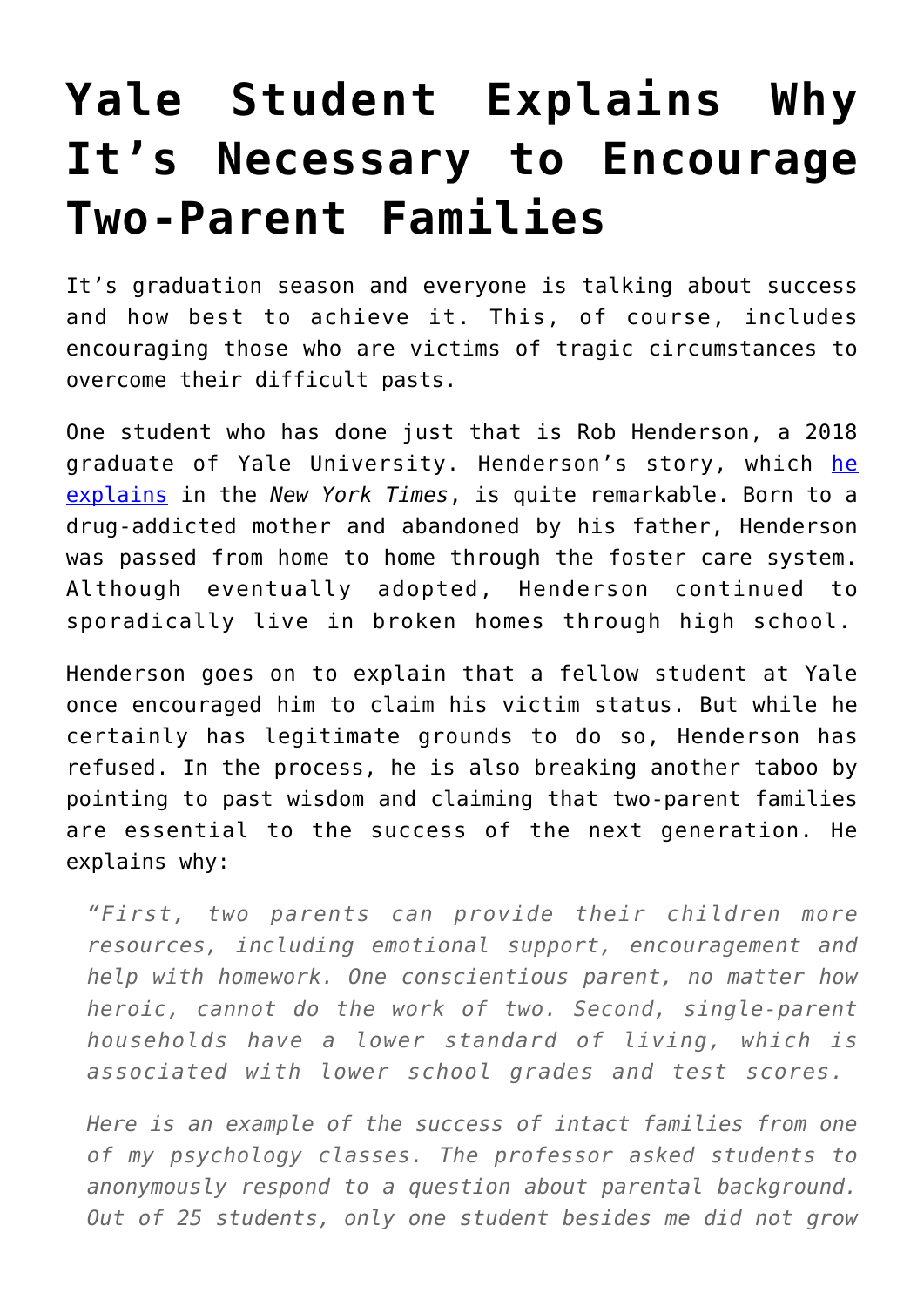*up in a traditional two-parent family. It's no accident that most of my peers at Yale came from intact families."*

Unfortunately, such views – even from one who has lived through and overcome them – are not always well received by others. Henderson explains:

*"…when I say parents should prioritize their children over their careers, there is a sense of unease among my peers. They think I want to blame individuals rather than a nebulous foe like poverty. They are mostly right. Many people who come from privilege do not like placing blame on ordinary people. They prefer to blame ideologies, institutions, abstractions.*

*…*

*My skin crawls when people use me as an example of a person who can shoulder the burdens of a nontraditional upbringing and succeed. They use my success as an argument for lax attitudes about parenting. But I am one of the lucky ones."*

Research shows just how right Henderson is. Children growing up without two married parents are more likely to exhibit [behavior problems](https://www.tandfonline.com/doi/abs/10.1300/J087v37n01_02?journalCode=wjdr20), have [greater health issues,](https://www.clasp.org/sites/default/files/public/resources-and-publications/states/0086.pdf) [drop out of](https://www.tandfonline.com/doi/abs/10.1080/10502556.2012.635964?src=recsys&journalCode=wjdr20) [school,](https://www.tandfonline.com/doi/abs/10.1080/10502556.2012.635964?src=recsys&journalCode=wjdr20) and [experience poverty](https://peoplespolicyproject.org/2018/02/13/us-children-in-two-parent-families-have-high-poverty-rates/). Only, as Henderson recognizes, that's not popular to say.

The fact is, we're very concerned about the well-being of children, but when it comes to promoting one of the greatest facilitators of that well-being – a traditional, two-parent family – we shy away from it, encouraging adults to follow their heart and not worry about the repercussions their choices will have on their children.

Is it time we stopped worrying about political correctness and began doing everything we can to encourage two-parent families so that our children can have a greater chance at successful lives, and not have to work so hard to beat the odds like Rob